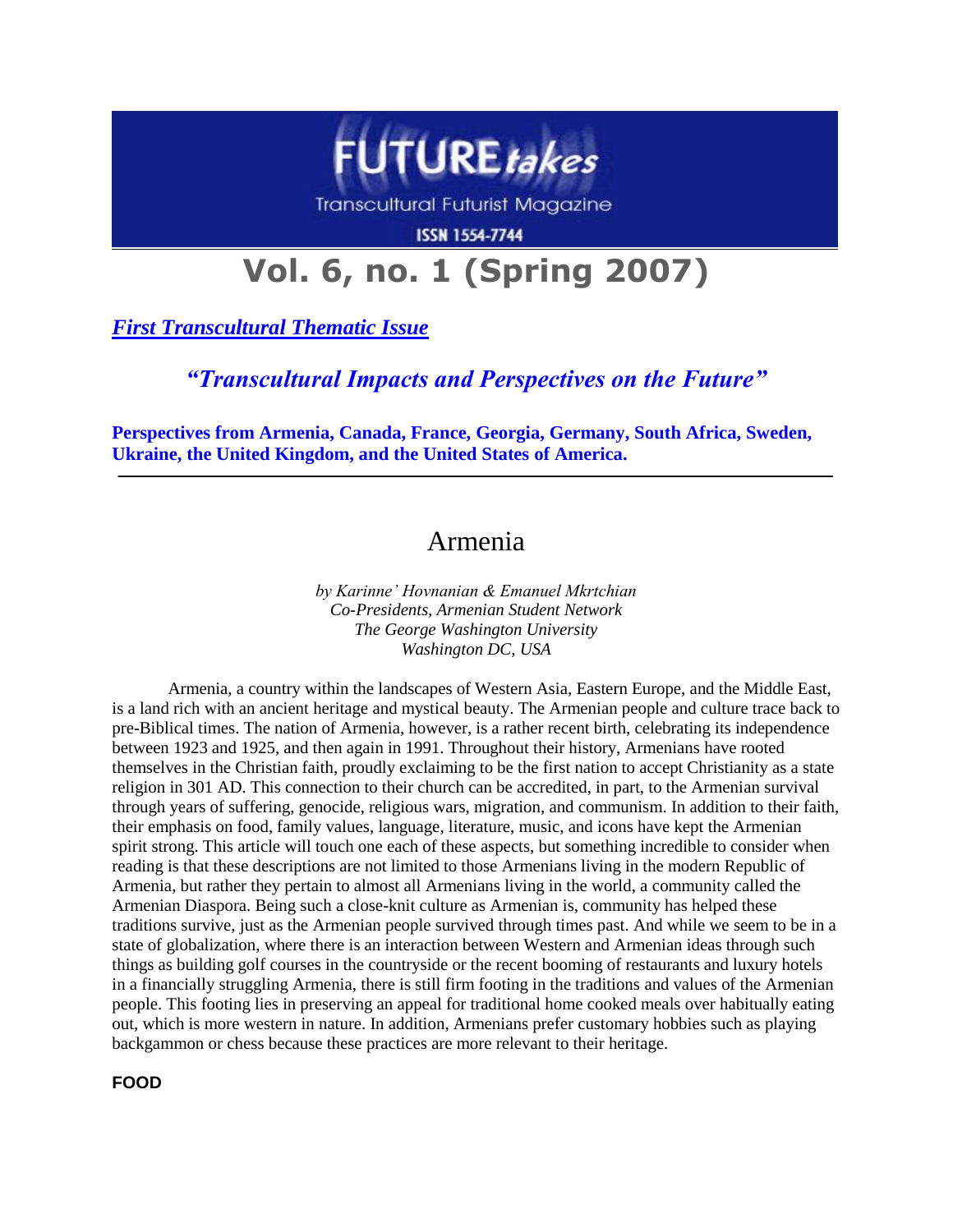Upon every introduction to an Armenian, food is often the first base to cover: are you hungry? Traditional Armenian cuisine is unchanged from times past, sharing roots with Mediterranean and Middle Eastern foods. Armenian menus have had cultural exchange with traditions of their neighboring peoples (e.g. Turkish, Greek, Lebanese, and Russian). Armenia has also been known for their sweet wine and famous brandy from the Ararat Cognac company that has been distributed worldwide. Aside from their wine and brandy, a large portion of Armenia's internal economy revolves around farming and livestock. A traditional Armenian meal may include foods like *dolma* (cabbage, eggplant, tomatoes, or grape leaves stuffed with ground beef, onions, rice, oil, and lemon), *lavash*, *cheese*, *khoravadz* (barbecued lamb or pork, sliced vegetables), *onions and parsley*, *tan* (yogurt drink with mint and cucumbers, sometimes with garlic if from Mediterranean traditions), and fresh fruit or baklava for dessert. With *tan*, another staple beverage at the table might be *Jermuk* which is carbonated water from the Jermuk region of Armenia, also referred to as "medicinal water." Fresh fruits of Armenia, depending on the season, may include apricots, watermelon, cherries, and tangerines. One of the unique attributes to the Armenian tradition is that similar to the ways in which cuisine draws from different regions, also varying in how food is prepared or the ingredients of certain dishes, how a meal is enjoyed remains constant. The table is like the hearth of the home for an Armenian family. For example, a guest to an Armenian home will be offered the dearest of dishes, flavors, and hospitality as he eats with the family at their table. Cooking is something Armenians do well; but they also eat well. Food is an experience, and as the elders and older children traditionally prepare the food in the day with care and delicacy, the family and guests enjoy the meal in the evening graciously and slowly, drawing out the time to be with loved ones. Following dinner, as the dish of fruit is put on the table, song and drink come in celebration of another day of blessings.

#### **FAMILY VALUES**

The concept of family goes beyond the biological relations that are most commonly thought of when referring to their *family*. In other words, beyond the father and mother, the children, and grandparents living together in a home, there are familial connections with those outside of a home as well. Within an Armenian community, neighbors or friends call each other *aghper* or *kouyro*, brother or sister respectively emphasizing the close bond between them. Friends are "part of the family" in a sense, endearingly welcomed in with the use of the word *jan*. *Jan* is another example of something which is not solely Armenian. Shared with the cultures of Armenia"s neighbors, *jan* is a beautiful way of addressing someone. As is part of their nature, Armenians' expression of hospitality and acceptance is also expressed through this term. However, the specific nuances of the Armenian language are unique to different communities of Armenians in the Diaspora and in Armenia.

#### **LANGUAGE**

There are two main dialects of the Armenian language, commonly referred to as "Western Armenian" and "Eastern Armenian." Western Armenian comes predominately from Armenian from Anatolia (modern-day Turkey) and is spoken today by the Diaspora and some northwestern regions of Armenia, and Eastern Armenian is the dialect spoken predominately in modern-day Armenia. The differences in the dialects are found in the grammar and certain word usage; Western Armenian drawing more upon Greek, Turkish, and Arabic structures or expressions, and Eastern Armenian drawing more upon Russian, due to Armenia being a member of the Soviet Union for 75 years. Today, however, the topic of language shifts from knowing its origin to creating ways of maintaining it. It is a challenge for an Armenian living in America, for example, to preserve fluency or pass on his native tongue to the next generation due to the imposing "necessity" to speak English. Does this pose a threat then to the stability and traditions of the Armenian language? As long as there is a sovereign country of Armenia, the answer is no, for the language cannot die away. The Armenian language has its own alphabet which was created by Mesrob Mashdots in the year 405 AD. He was also the same man who created the Georgian and Ethiopian alphabets. Now with the tools of a written alphabet, the Armenian people flourished in the art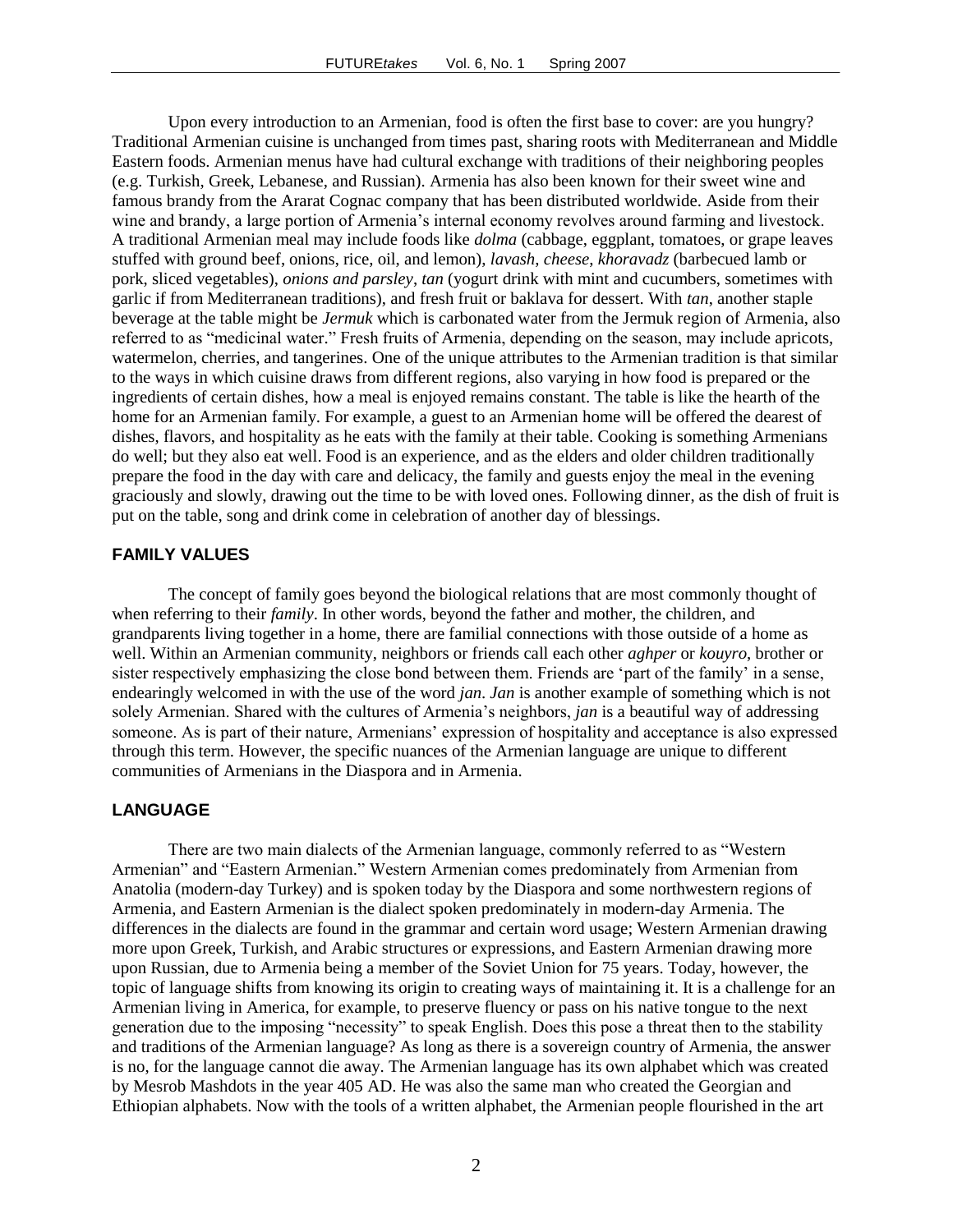of manuscripts (Biblical stories and pictures painted on animal skin), literature, and documenting their faith, transcribing the stories of the Bible.

### **LITERATURE**

Literature of Armenia began as building a tangible collection of religious stories. As time went on, Armenians began to explore the art of writing, putting on paper the elements of struggle and oppression in their lives. And as they continued to survive and their spirits overcame the hardships of life, they wrote of their pride for their nation and aspirations of their dreams. A few well-known authors are: Khachatur Abovian (author of the first Armenian novel), Gregory of Narek (theologian, scholar, and author of prayers), Yeghishe Charenz (poet), and William Saroyan (Armenian-American poet, novelist, icon for diasporans). Having an alphabet truly kept the Armenian traditions alive, for not only was it a tool to write down centuries of oral traditions, it also offered a venue for minds to stretch out and Armenia to become "published."

#### **MUSIC**

Like many other aspects of Armenian culture, music has played and continues to play a significant role in the daily living. Throughout history, music, like faith, helped pull Armenians through difficult times, but such mournful music is not the only melody heard from Armenia today. While that music, which is often recalled as "the songs my grandmother sang," will forever live in the hearts and run through the blood of Armenian people, there is experimentation with a newer and Western sound in music. Perhaps in the year 2025, Armenian musicians will still be experimenting, but we must wonder about the influence such rich melodies could have on Western cultures. There is sacred music (originally sung a cappella by men in churches in order to emphasize the natural acoustics), classical music (operas, symphonies, etc.), and secular music including traditional folk tunes and modern "pop." The classical and secular songs speak of love and patriotism, rejoicing for life and remembering the past. Though some music was westernized, adopting the scales and instruments of western music, folk music has remained true to the Armenian sounds. Such sounds are of pig-skin covered hand drums similar to an African hand drum (*dumbeg*), wooden stringed instruments either bowed, plucked, or strummed (*kamancha*, *kanoon*, and *oud* respectively), reed instruments (*duduk* and *zourna*), and if the folk music is from Anatolia, there are often zills (finger cymbals) played. To the beat of the drum, the people dance to their music often in lines connecting to one another by arms on shoulders or pinkie to pinkie. Women are traditionally expected to move more gracefully and fluidly drawing attention to their hand and arm movements, while men are expected to move with greater focus on their legs and feet taking larger jumps than women. Dancing tells the story of the song, so often the songs which are danced to are those which depict a romance. There are dances only for the women, dances only for the men, and dances for everyone! When the dance is for the women, they move gracefully like a flower; but if the dance is for the men, they clasp arms together and will display a "band of brothers." The "band of brothers" stance has become a strong symbol of Armenian pride of standing on each others shoulders once again clasping arms signifying a victorious battle in the early 1900"s.

#### **SYMBOLS OF ARMENIAN SPIRIT**

The strong structure of the "band of brothers" stance is found not only in dance but also in facets of Armenian architecture, restating a proud success. The land of Armenia is full of mountains, but there are two mountains which are gazed upon by Armenians with hope: Ararat and Masis. These two mountains are found so often in the art, song, carpentry, and handcrafts, and are also thought to be the landing place of Noah's Ark. The pomegranate is held to be God's fruit in the hearts of the Armenians, holding on average four sections and almost as many seeds as there are days of the year. This is a special gift from God, in a sense, for the Armenians. The empty cross is the symbol of the Armenian faith. And